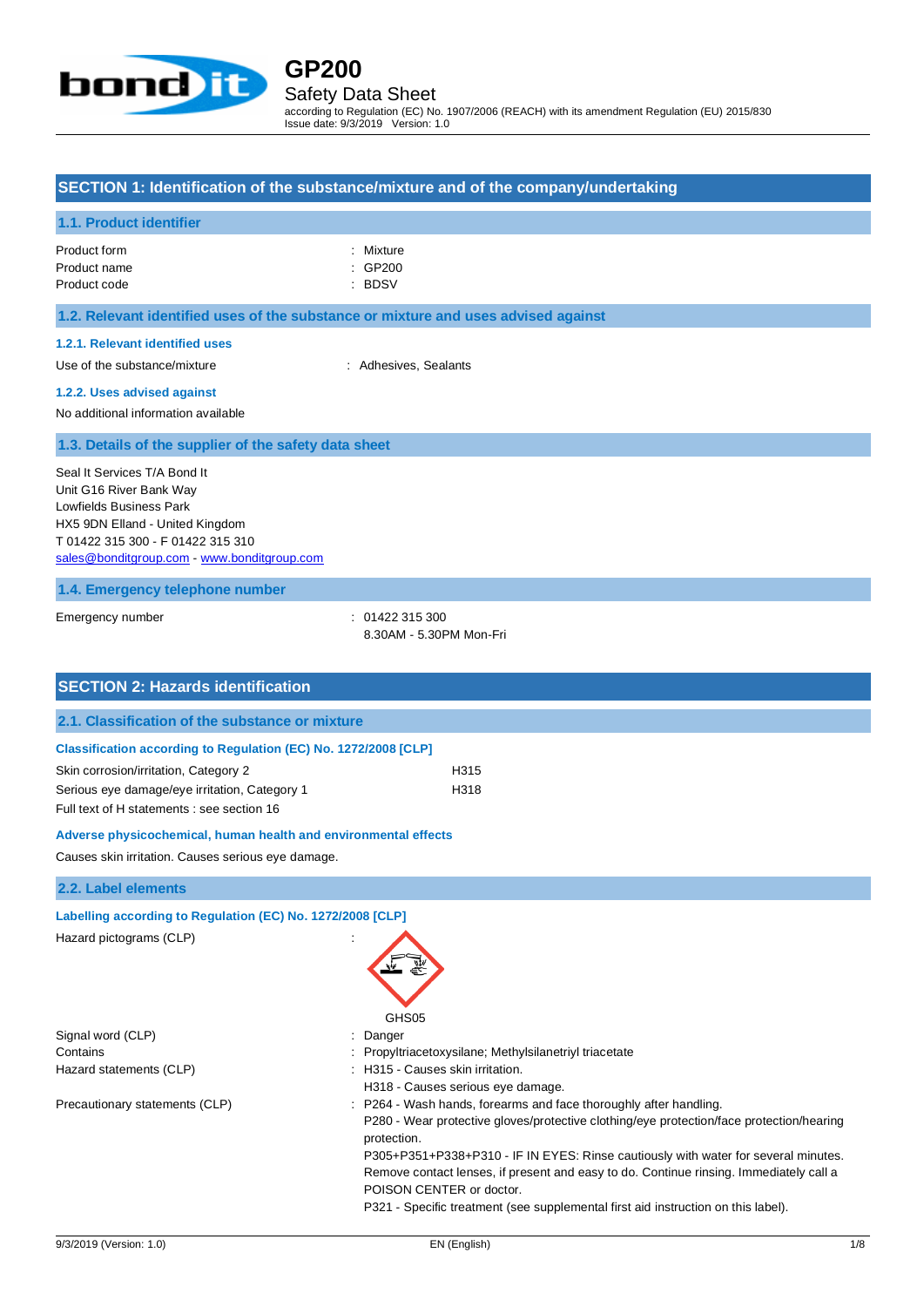# Safety Data Sheet

according to Regulation (EC) No. 1907/2006 (REACH) with its amendment Regulation (EU) 2015/830

### **2.3. Other hazards**

No additional information available

# **SECTION 3: Composition/information on ingredients**

### **3.1. Substances**

### Not applicable

### **3.2. Mixtures**

| <b>Name</b>                  | <b>Product identifier</b>                  | $\frac{9}{6}$ | <b>Classification according to</b><br><b>Regulation (EC) No.</b><br>1272/2008 [CLP] |
|------------------------------|--------------------------------------------|---------------|-------------------------------------------------------------------------------------|
| Propyltriacetoxysilane       | (CAS-No.) 17865-07-5<br>(EC-No.) 241-816-9 | $\geq 1 - 10$ | Skin Corr. 1B, H314                                                                 |
| Methylsilanetriyl triacetate | (CAS-No.) 4253-34-3<br>(EC-No.) 224-221-9  | $\geq 1 - 10$ | Acute Tox. 4 (Oral), H302<br>Skin Corr. 1B, H314                                    |

Full text of H-statements: see section 16

## **SECTION 4: First aid measures**

| 4.1. Description of first aid measures                           |                                                                                                                                                         |
|------------------------------------------------------------------|---------------------------------------------------------------------------------------------------------------------------------------------------------|
| First-aid measures after inhalation                              | : Remove person to fresh air and keep comfortable for breathing.                                                                                        |
| First-aid measures after skin contact                            | : Wash skin with plenty of water. Take off contaminated clothing. If skin irritation occurs: Get<br>medical advice/attention.                           |
| First-aid measures after eye contact                             | : Rinse cautiously with water for several minutes. Remove contact lenses, if present and easy<br>to do. Continue rinsing. Call a physician immediately. |
| First-aid measures after ingestion                               | : Call a poison center or a doctor if you feel unwell.                                                                                                  |
| 4.2. Most important symptoms and effects, both acute and delayed |                                                                                                                                                         |
| Symptoms/effects after inhalation                                | : May cause respiratory irritation.                                                                                                                     |
| Symptoms/effects after skin contact                              | : May cause slight irritation to the skin. Irritation.                                                                                                  |
| Symptoms/effects after eye contact                               | : Serious damage to eyes.                                                                                                                               |
| Symptoms/effects after ingestion                                 | : May cause irritation to the digestive tract.                                                                                                          |

**4.3. Indication of any immediate medical attention and special treatment needed**

Treat symptomatically.

| <b>SECTION 5: Firefighting measures</b>                                                                   |                                                                                                                                           |
|-----------------------------------------------------------------------------------------------------------|-------------------------------------------------------------------------------------------------------------------------------------------|
| 5.1. Extinguishing media                                                                                  |                                                                                                                                           |
| Suitable extinguishing media                                                                              | : Water spray. Dry powder. Foam. Carbon dioxide.                                                                                          |
| 5.2. Special hazards arising from the substance or mixture                                                |                                                                                                                                           |
| <b>Explosion hazard</b><br>Reactivity in case of fire<br>Hazardous decomposition products in case of fire | : No direct explosion hazard.<br>: Product is not explosive.<br>: Toxic fumes may be released.                                            |
| 5.3. Advice for firefighters                                                                              |                                                                                                                                           |
| Protection during firefighting                                                                            | Do not attempt to take action without suitable protective equipment. Self-contained<br>breathing apparatus. Complete protective clothing. |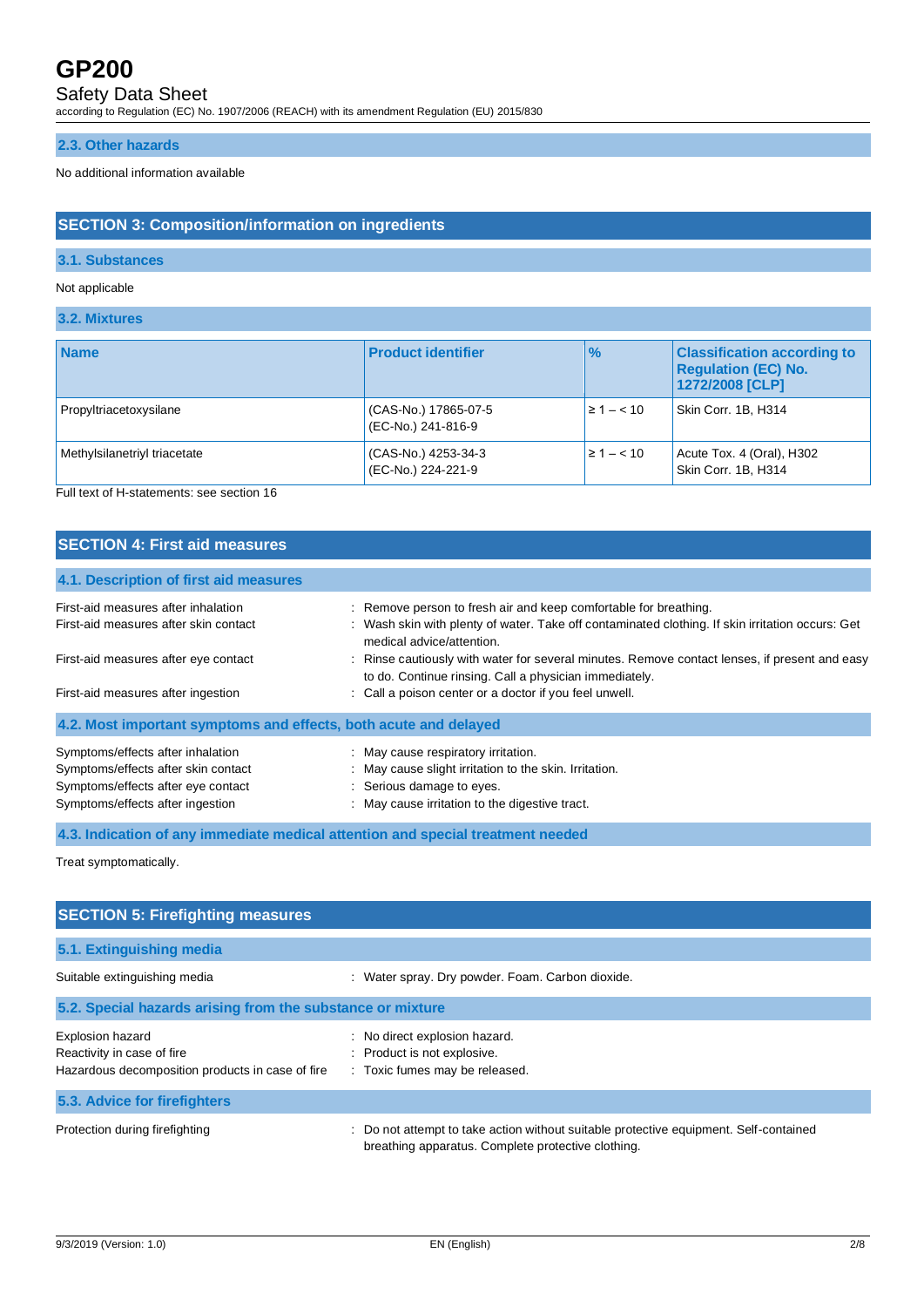# Safety Data Sheet

according to Regulation (EC) No. 1907/2006 (REACH) with its amendment Regulation (EU) 2015/830

| <b>SECTION 6: Accidental release measures</b>                            |                                                                                                                                                              |  |  |
|--------------------------------------------------------------------------|--------------------------------------------------------------------------------------------------------------------------------------------------------------|--|--|
| 6.1. Personal precautions, protective equipment and emergency procedures |                                                                                                                                                              |  |  |
| 6.1.1. For non-emergency personnel<br>Emergency procedures               | : Ventilate spillage area. Avoid contact with skin and eyes.                                                                                                 |  |  |
| 6.1.2. For emergency responders<br>Protective equipment                  | Do not attempt to take action without suitable protective equipment. For further information<br>refer to section 8: "Exposure controls/personal protection". |  |  |
| <b>6.2. Environmental precautions</b>                                    |                                                                                                                                                              |  |  |
| Avoid release to the environment.                                        |                                                                                                                                                              |  |  |
| 6.3. Methods and material for containment and cleaning up                |                                                                                                                                                              |  |  |
| Methods for cleaning up<br>Other information                             | Take up liquid spill into absorbent material.<br>Dispose of materials or solid residues at an authorized site.                                               |  |  |
| 6.4. Reference to other sections                                         |                                                                                                                                                              |  |  |

For further information refer to section 13.

| <b>SECTION 7: Handling and storage</b>                            |                                                                                                                                                 |  |  |  |
|-------------------------------------------------------------------|-------------------------------------------------------------------------------------------------------------------------------------------------|--|--|--|
| 7.1. Precautions for safe handling                                |                                                                                                                                                 |  |  |  |
| Precautions for safe handling                                     | : Ensure good ventilation of the work station. Avoid contact with skin and eyes. Wear<br>personal protective equipment.                         |  |  |  |
| Hygiene measures                                                  | : Wash contaminated clothing before reuse. Do not eat, drink or smoke when using this<br>product. Always wash hands after handling the product. |  |  |  |
| 7.2. Conditions for safe storage, including any incompatibilities |                                                                                                                                                 |  |  |  |
| Storage conditions                                                | : Store in a well-ventilated place. Keep cool.                                                                                                  |  |  |  |

**7.3. Specific end use(s)**

Building and construction work.

## **SECTION 8: Exposure controls/personal protection**

### **8.1. Control parameters**

No additional information available

**8.2. Exposure controls**

## **Appropriate engineering controls:**

Ensure good ventilation of the work station.

| Hand protection:                                                       |                |                   |               |  |  |
|------------------------------------------------------------------------|----------------|-------------------|---------------|--|--|
| Protective gloves                                                      |                |                   |               |  |  |
|                                                                        |                |                   |               |  |  |
| Eye protection:                                                        |                |                   |               |  |  |
| Safety glasses                                                         |                |                   |               |  |  |
| <b>Standard</b><br><b>Characteristics</b><br><b>Type</b><br><b>Use</b> |                |                   |               |  |  |
| Safety glasses                                                         | <b>Droplet</b> | With side shields | <b>EN 166</b> |  |  |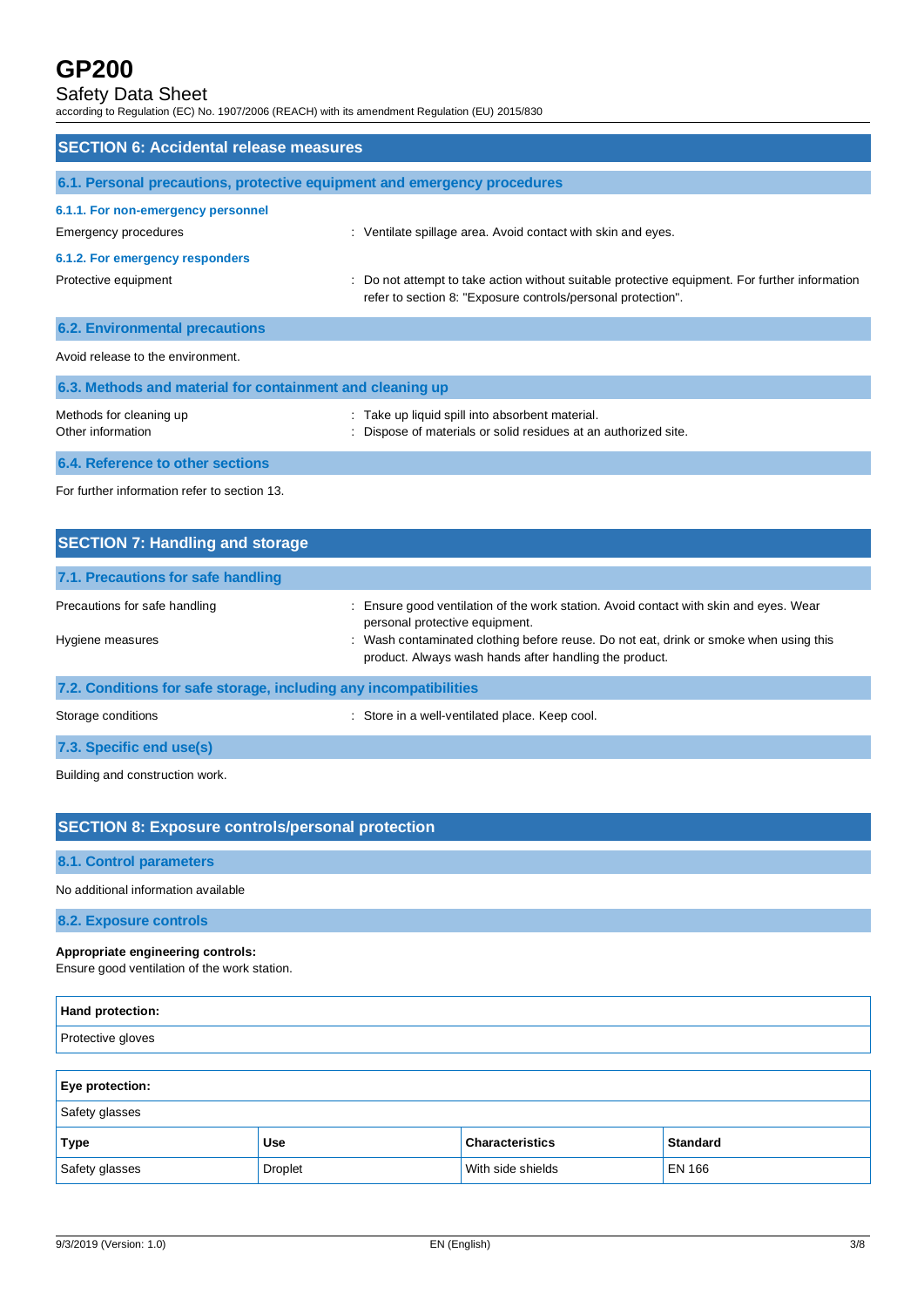# Safety Data Sheet

according to Regulation (EC) No. 1907/2006 (REACH) with its amendment Regulation (EU) 2015/830

### **Skin and body protection:**

### Wear suitable protective clothing

### **Respiratory protection:**

In case of insufficient ventilation, wear suitable respiratory equipment

### **Personal protective equipment symbol(s):**



### **Environmental exposure controls:**

Avoid release to the environment.

| <b>SECTION 9: Physical and chemical properties</b>                                                                                                                                                                                                                                                                                                                                                                                  |                                                                                                                                                                                                                                                                                                                                                                        |  |  |  |
|-------------------------------------------------------------------------------------------------------------------------------------------------------------------------------------------------------------------------------------------------------------------------------------------------------------------------------------------------------------------------------------------------------------------------------------|------------------------------------------------------------------------------------------------------------------------------------------------------------------------------------------------------------------------------------------------------------------------------------------------------------------------------------------------------------------------|--|--|--|
|                                                                                                                                                                                                                                                                                                                                                                                                                                     |                                                                                                                                                                                                                                                                                                                                                                        |  |  |  |
| 9.1. Information on basic physical and chemical properties                                                                                                                                                                                                                                                                                                                                                                          |                                                                                                                                                                                                                                                                                                                                                                        |  |  |  |
| <b>Physical state</b><br>Appearance<br>Colour<br>Odour<br>Odour threshold<br>pH<br>Relative evaporation rate (butylacetate=1)<br>Melting point<br>Freezing point<br>Boiling point<br>Flash point<br>Auto-ignition temperature<br>Decomposition temperature<br>Flammability (solid, gas)<br>Vapour pressure<br>Relative vapour density at 20 °C<br>Relative density<br>Solubility<br>Partition coefficient n-octanol/water (Log Pow) | Liquid<br>÷<br>Paste.<br>÷<br>Various.<br>characteristic.<br>No data available<br>No data available<br>No data available<br>Not applicable<br>No data available<br>No data available<br>No data available<br>No data available<br>No data available<br>Not applicable<br>No data available<br>No data available<br>$0.9 - 1$<br>No data available<br>No data available |  |  |  |
| Viscosity, kinematic<br>Viscosity, dynamic<br><b>Explosive properties</b><br>Oxidising properties<br><b>Explosive limits</b>                                                                                                                                                                                                                                                                                                        | No data available<br>No data available<br>No data available<br>No data available<br>No data available                                                                                                                                                                                                                                                                  |  |  |  |
| 9.2. Other information                                                                                                                                                                                                                                                                                                                                                                                                              |                                                                                                                                                                                                                                                                                                                                                                        |  |  |  |

No additional information available

# **SECTION 10: Stability and reactivity**

### **10.1. Reactivity**

The product is non-reactive under normal conditions of use, storage and transport.

**10.2. Chemical stability**

Stable under normal conditions of use.

**10.3. Possibility of hazardous reactions**

None under normal use.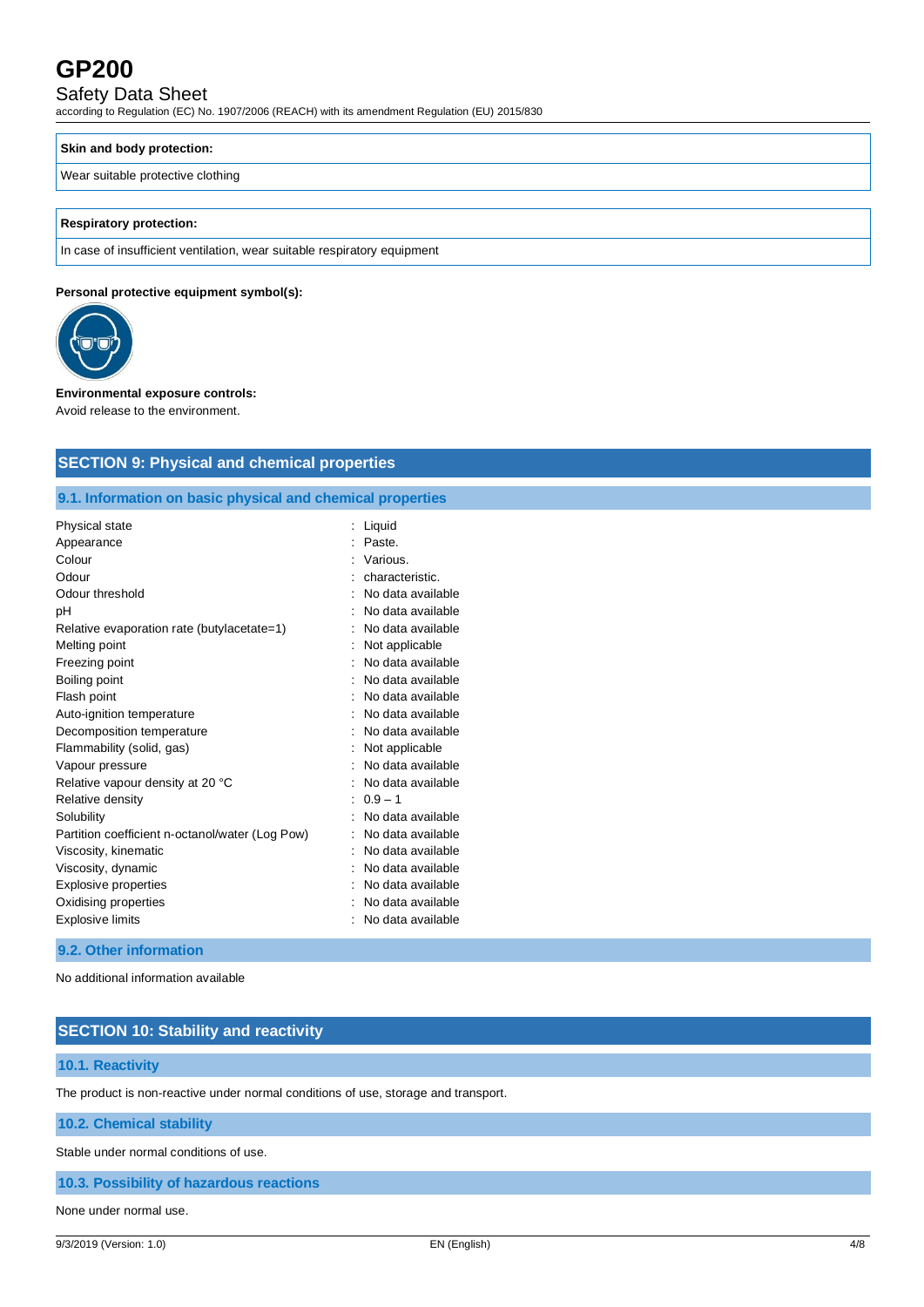# Safety Data Sheet

according to Regulation (EC) No. 1907/2006 (REACH) with its amendment Regulation (EU) 2015/830

### **10.4. Conditions to avoid**

None under recommended storage and handling conditions (see section 7).

Aspiration hazard **in the set of the set of the set of the set of the set of the set of the set of the set of the set of the set of the set of the set of the set of the set of the set of the set of the set of the set of th** 

### **10.5. Incompatible materials**

No additional information available

**10.6. Hazardous decomposition products**

Under normal conditions of storage and use, hazardous decomposition products should not be produced.

| <b>SECTION 11: Toxicological information</b>                                                                                                 |                                                                                                             |  |  |
|----------------------------------------------------------------------------------------------------------------------------------------------|-------------------------------------------------------------------------------------------------------------|--|--|
| 11.1. Information on toxicological effects                                                                                                   |                                                                                                             |  |  |
| Acute toxicity (oral)<br>Acute toxicity (dermal)<br>Acute toxicity (inhalation)                                                              | Not classified<br>٠<br>Not classified<br>Not classified                                                     |  |  |
| Methylsilanetriyl triacetate (4253-34-3)                                                                                                     |                                                                                                             |  |  |
| LD50 oral rat                                                                                                                                | 1600 mg/kg                                                                                                  |  |  |
| Skin corrosion/irritation<br>Serious eye damage/irritation<br>Respiratory or skin sensitisation<br>Germ cell mutagenicity<br>Carcinogenicity | Causes skin irritation.<br>Causes serious eye damage.<br>Not classified<br>Not classified<br>Not classified |  |  |
| Reproductive toxicity                                                                                                                        | : Not classified                                                                                            |  |  |
| STOT-single exposure                                                                                                                         | Not classified                                                                                              |  |  |
| STOT-repeated exposure                                                                                                                       | : Not classified                                                                                            |  |  |

| <b>SECTION 12: Ecological information</b>                    |                                                                                                                          |
|--------------------------------------------------------------|--------------------------------------------------------------------------------------------------------------------------|
| 12.1. Toxicity                                               |                                                                                                                          |
| Ecology - general                                            | The product is not considered harmful to aquatic organisms nor to cause long-term adverse<br>effects in the environment. |
| Hazardous to the aquatic environment, short-term<br>(acute)  | : Not classified                                                                                                         |
| Hazardous to the aquatic environment, long-term<br>(chronic) | : Not classified                                                                                                         |
| Not rapidly degradable                                       |                                                                                                                          |
| 12.2. Persistence and degradability                          |                                                                                                                          |
| No additional information available                          |                                                                                                                          |
| 12.3. Bioaccumulative potential                              |                                                                                                                          |
| No additional information available                          |                                                                                                                          |
| 12.4. Mobility in soil                                       |                                                                                                                          |
| No additional information available                          |                                                                                                                          |
| 12.5. Results of PBT and vPvB assessment                     |                                                                                                                          |
| No additional information available                          |                                                                                                                          |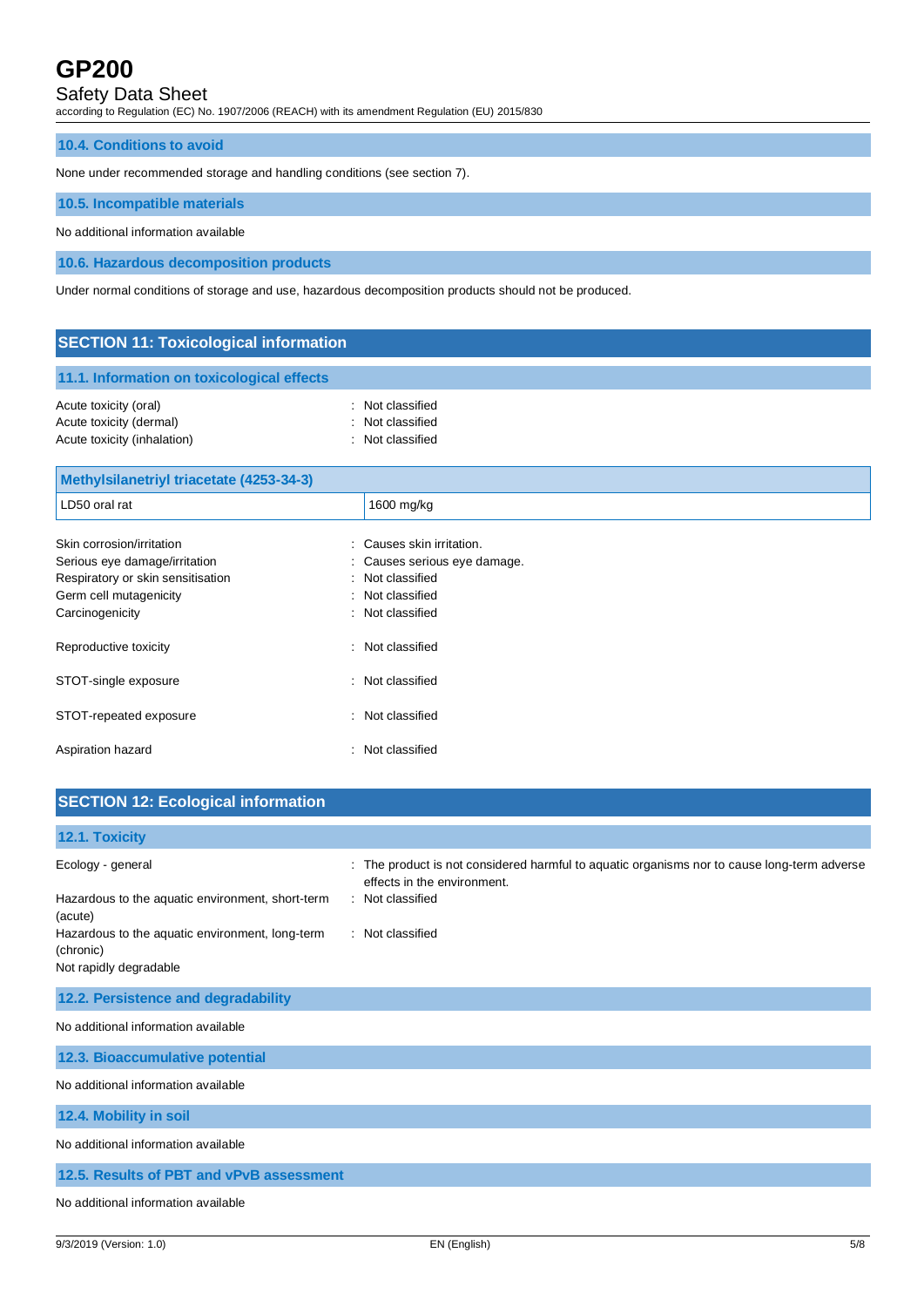# Safety Data Sheet

according to Regulation (EC) No. 1907/2006 (REACH) with its amendment Regulation (EU) 2015/830

**12.6. Other adverse effects**

No additional information available

# **SECTION 13: Disposal considerations**

### **13.1. Waste treatment methods**

Waste treatment methods **interpretations** : Dispose of contents/container in accordance with licensed collector's sorting instructions.

### **SECTION 14: Transport information**

In accordance with ADR / RID / IMDG / IATA / ADN

| <b>ADR</b>                             | <b>IMDG</b>    | <b>IATA</b>    | <b>ADN</b>     | <b>RID</b>     |
|----------------------------------------|----------------|----------------|----------------|----------------|
| 14.1. UN number                        |                |                |                |                |
| Not applicable                         | Not applicable | Not applicable | Not applicable | Not applicable |
| 14.2. UN proper shipping name          |                |                |                |                |
| Not applicable                         | Not applicable | Not applicable | Not applicable | Not applicable |
| 14.3. Transport hazard class(es)       |                |                |                |                |
| Not applicable                         | Not applicable | Not applicable | Not applicable | Not applicable |
| 14.4. Packing group                    |                |                |                |                |
| Not applicable                         | Not applicable | Not applicable | Not applicable | Not applicable |
| <b>14.5. Environmental hazards</b>     |                |                |                |                |
| Not applicable                         | Not applicable | Not applicable | Not applicable | Not applicable |
| No supplementary information available |                |                |                |                |

### **14.6. Special precautions for user**

**Overland transport** Not applicable **Transport by sea** Not applicable **Air transport** Not applicable **Inland waterway transport** Not applicable **Rail transport** Not applicable

**14.7. Transport in bulk according to Annex II of Marpol and the IBC Code**

Not applicable

# **SECTION 15: Regulatory information**

**15.1. Safety, health and environmental regulations/legislation specific for the substance or mixture**

### **15.1.1. EU-Regulations**

Contains no REACH substances with Annex XVII restrictions

Contains no substance on the REACH candidate list

Contains no REACH Annex XIV substances

Contains no substance subject to Regulation (EU) No 649/2012 of the European Parliament and of the Council of 4 July 2012 concerning the export and import of hazardous chemicals.

Contains no substance subject to Regulation (EU) No 2019/1021 of the European Parliament and of the Council of 20 June 2019 on persistent organic pollutants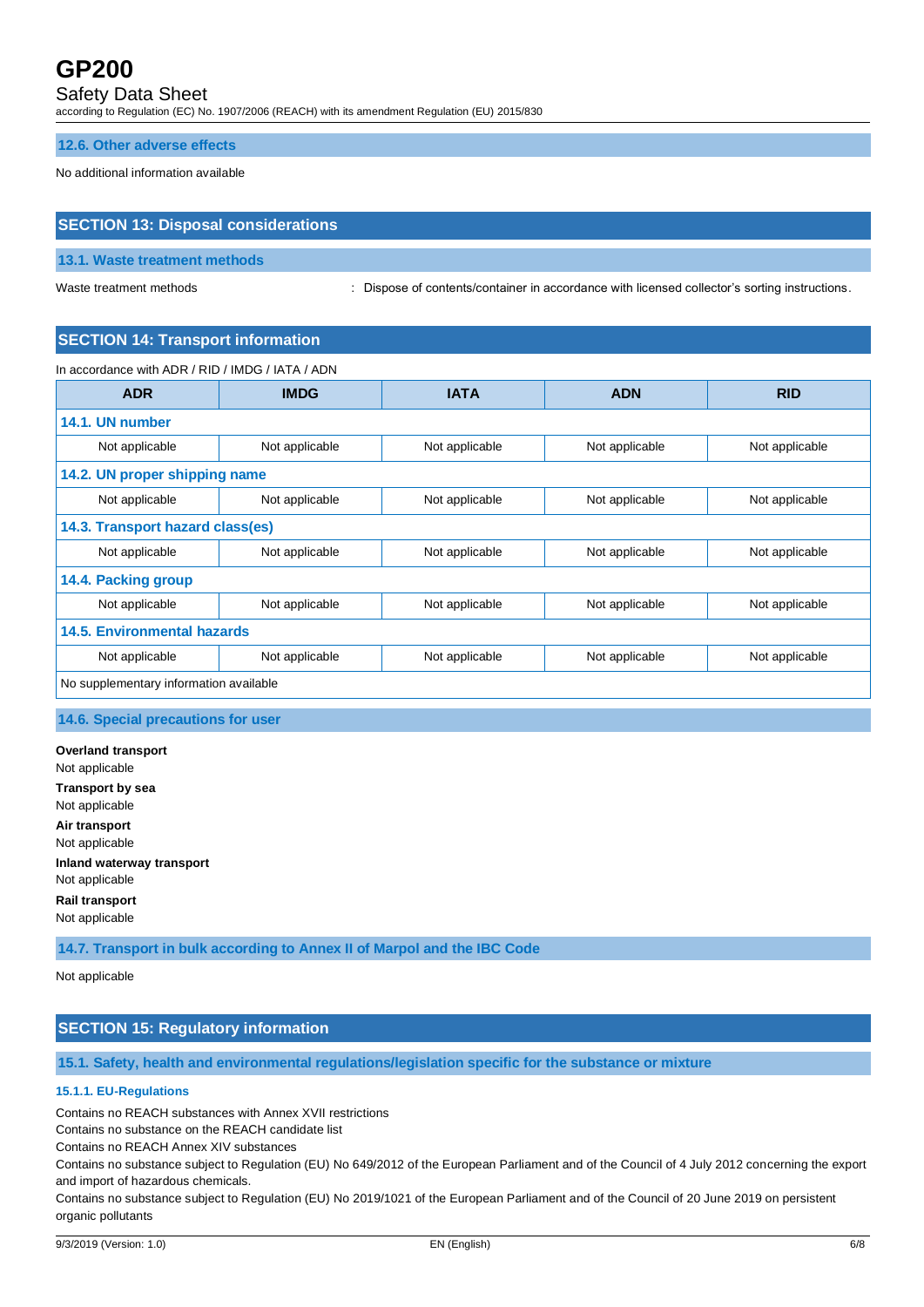# Safety Data Sheet

according to Regulation (EC) No. 1907/2006 (REACH) with its amendment Regulation (EU) 2015/830

# **15.1.2. National regulations**

No additional information available

## **15.2. Chemical safety assessment**

No chemical safety assessment has been carried out

# **SECTION 16: Other information**

| <b>Abbreviations and acronyms:</b> |                                                                                                   |  |
|------------------------------------|---------------------------------------------------------------------------------------------------|--|
| <b>ADN</b>                         | European Agreement concerning the International Carriage of Dangerous Goods by Inland Waterways   |  |
| <b>ADR</b>                         | European Agreement concerning the International Carriage of Dangerous Goods by Road               |  |
| <b>ATE</b>                         | <b>Acute Toxicity Estimate</b>                                                                    |  |
| <b>BLV</b>                         | Biological limit value                                                                            |  |
| CAS-No.                            | <b>Chemical Abstract Service number</b>                                                           |  |
| <b>CLP</b>                         | Classification Labelling Packaging Regulation; Regulation (EC) No 1272/2008                       |  |
| <b>DMEL</b>                        | Derived Minimal Effect level                                                                      |  |
| <b>DNEL</b>                        | Derived-No Effect Level                                                                           |  |
| <b>EC50</b>                        | Median effective concentration                                                                    |  |
| EC-No.                             | European Community number                                                                         |  |
| EN                                 | European Standard                                                                                 |  |
| <b>IATA</b>                        | International Air Transport Association                                                           |  |
| <b>IMDG</b>                        | International Maritime Dangerous Goods                                                            |  |
| <b>LC50</b>                        | Median lethal concentration                                                                       |  |
| LD50                               | Median lethal dose                                                                                |  |
| <b>LOAEL</b>                       | Lowest Observed Adverse Effect Level                                                              |  |
| <b>NOAEC</b>                       | No-Observed Adverse Effect Concentration                                                          |  |
| <b>NOAEL</b>                       | No-Observed Adverse Effect Level                                                                  |  |
| <b>NOEC</b>                        | No-Observed Effect Concentration                                                                  |  |
| <b>OEL</b>                         | Occupational Exposure Limit                                                                       |  |
| <b>PBT</b>                         | <b>Persistent Bioaccumulative Toxic</b>                                                           |  |
| PNEC                               | <b>Predicted No-Effect Concentration</b>                                                          |  |
| <b>REACH</b>                       | Registration, Evaluation, Authorisation and Restriction of Chemicals Regulation (EC) No 1907/2006 |  |
| <b>RID</b>                         | Regulations concerning the International Carriage of Dangerous Goods by Rail                      |  |
| <b>SDS</b>                         | Safety Data Sheet                                                                                 |  |
| vPvB                               | Very Persistent and Very Bioaccumulative                                                          |  |
| <b>WGK</b>                         | <b>Water Hazard Class</b>                                                                         |  |
|                                    |                                                                                                   |  |

## **Full text of H- and EUH-statements:**

| Acute Tox. 4 (Oral) | Acute toxicity (oral), Category 4                      |
|---------------------|--------------------------------------------------------|
| Skin Corr. 1B       | Skin corrosion/irritation, Category 1, Sub-Category 1B |
| H302                | Harmful if swallowed.                                  |
| H314                | Causes severe skin burns and eye damage.               |